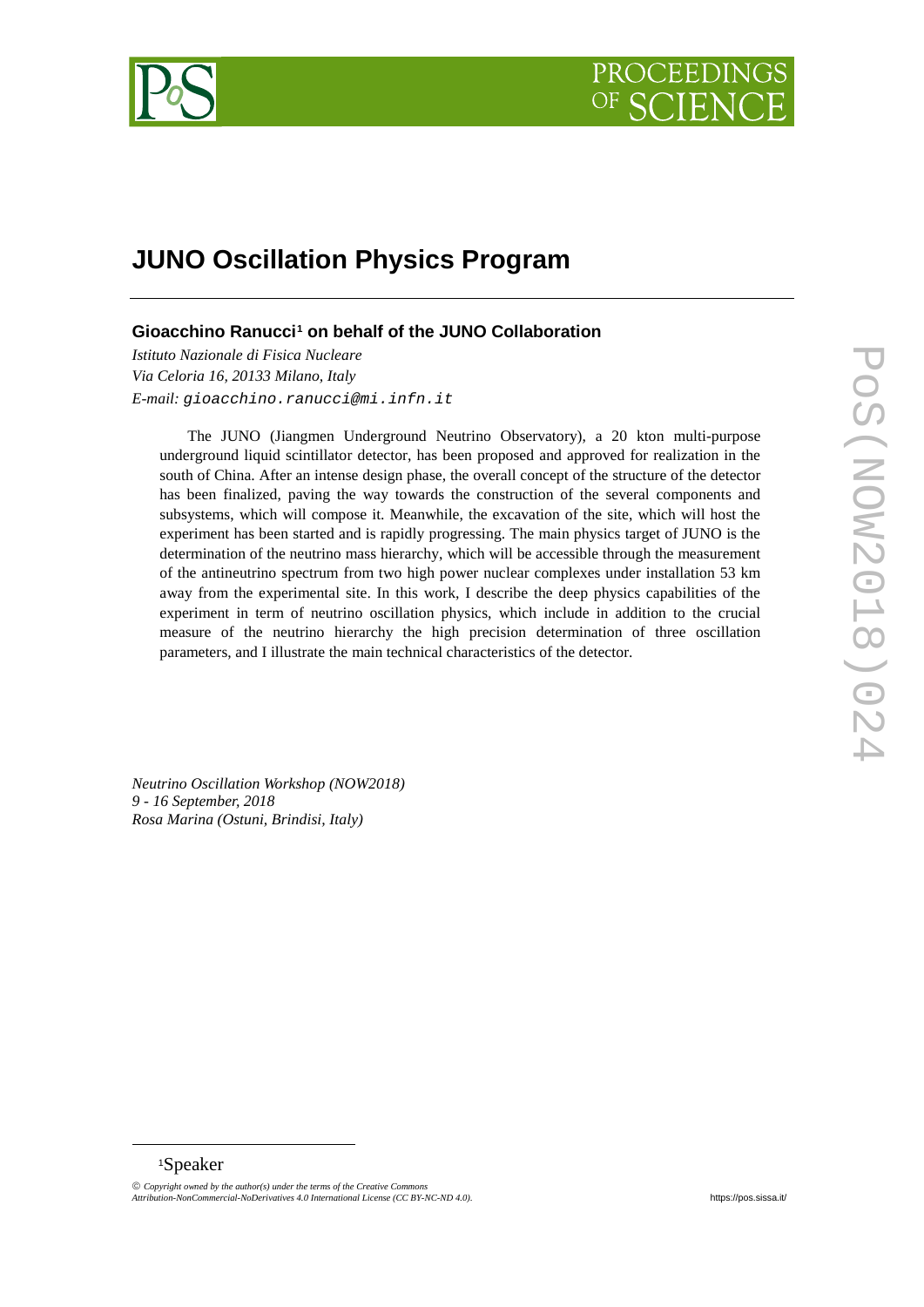# **1. Introduction**

In the global context of the future experimental investigations of neutrino oscillation phenomenon, the JUNO detector [1] will play a central role on two aspects: the determination of mass hierarchy and the precise measurements of the solar oscillation parameters, i.e.  $\Delta m_{21}^2$ ,  $sin^2\theta_{12}$ , as well as of the atmospheric squared mass difference  $\Delta m_{31}^2$ .

JUNO will be designed and realized as a huge liquid scintillator detector, therefore exploiting a mature and well proved technology, which has already provided fundamental contributions to the neutrino oscillation study through several implementations (Borexino [2], KamLAND [3], Daya Bay [4], Reno [5] and Double Chooz [6] being the most recent examples). It will base its measurements on the detection of the antineutrino flux coming from the cores of two nearby nuclear complexes, Yangjiang and Taishan, located at about 53 km from the experimental site.

The program will be complemented by a suite of astroparticle physics measurements which will significantly enhance the physics potential of JUNO, however not described here.

Overall goals, requirements, technical features and present status of the experiment are illustrated in the following.

## **2. Summary of characteristics and of physics goals**

In Fig. 1 there is the summary of reactors' results accumulated so far, expressed as ratio of observed over expected events, compared with the prediction from the oscillation survival probability function. On the horizontal axis the reactor-detector distance is displayed; the plot reports the well-known circumstance that at small distance the impact of the oscillation phenomenon on the detector count rate is not visible, while it starts to manifest from roughly little less than 1 km baseline. At the special distance of 53 km the count rate suppression, mainly driven by the solar oscillation parameters, is maximal, therefore creating the best condition to study the interference effect governed in turn by the atmospheric mass squared difference, which is responsible for the ripple superimposed on the count rate suppressed profile. This is, therefore, the rationality beyond the choice of the optimum site and distance between JUNO and the emitting anti-neutrino cores.

To fully exploit this optimal baseline to perform an effective and successful measurement of the mass hierarchy, the detector must be endowed with two essential characteristics: large mass to perform a high statistic measurements, and stringent energy resolution to clearly distinguish the ripple induced by the atmospheric mass squared term. The two key numbers in this respects are the total mass of 20 kton of liquid scintillator, and the energy resolution of 3% at 1 MeV, which represent, therefore, the major technical features characterizing the experiment.

In term of physics reach, such a high mass detector can tackle a plurality of measurements. Beyond mass hierarchy and precision determination of neutrino oscillation parameters, it can provide fundamental results concerning many hot topics in the astroparticle field, like supernova burst neutrinos, diffuse supernova neutrinos, solar neutrinos, atmospheric neutrinos, geo-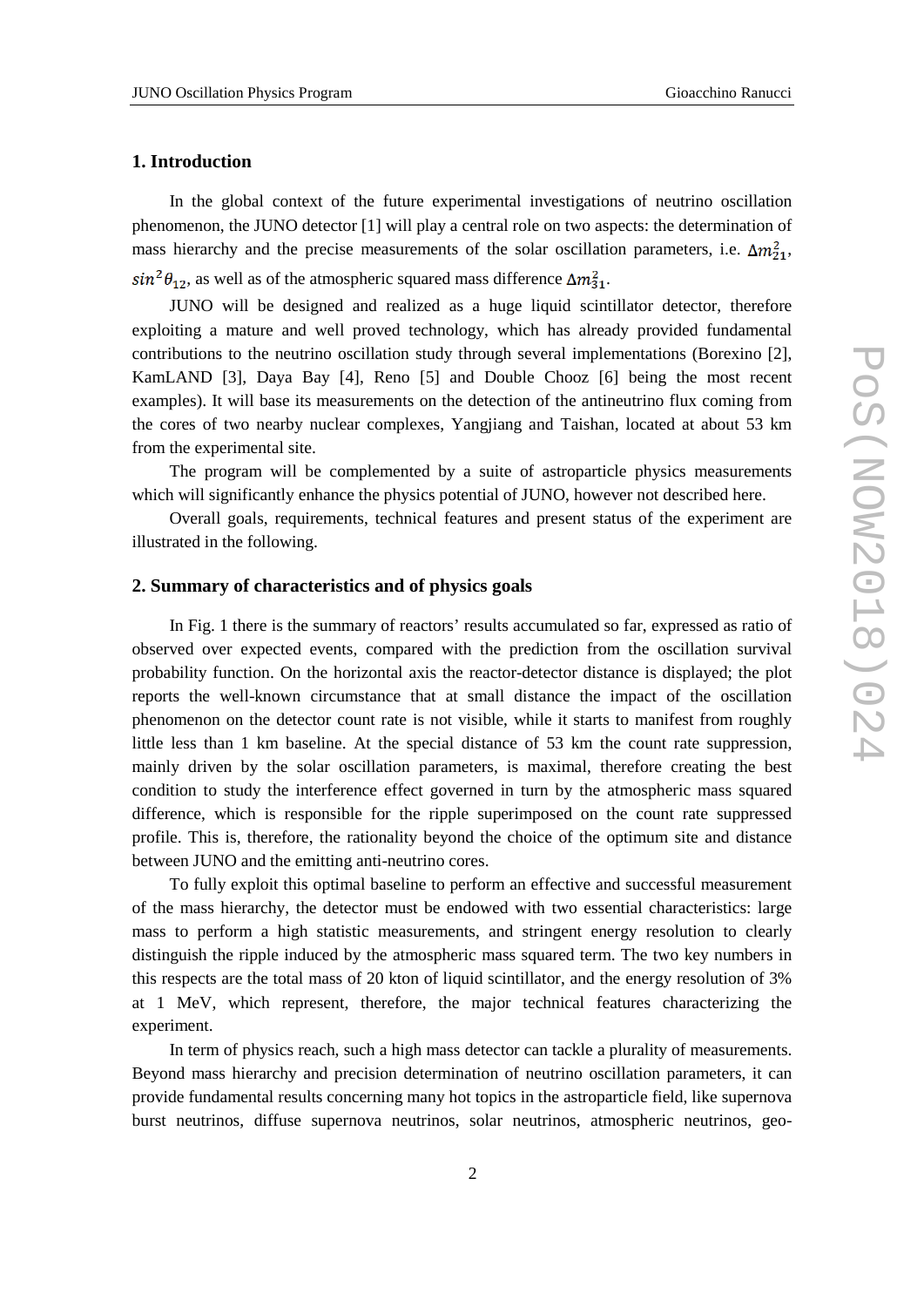neutrinos, sterile neutrinos, nucleon decay, indirect dark matter search, as well as a number of additional exotic searches; for details see the experiment's yellow book [7].



*Fig. 1 – Summary of past reactors' results as ratio of observed to expected count rate, together with the predicted JUNO point*

# **3.Basic features of the program: detector structure, location and Collaboration**

JUNO is a spherical unsegmented liquid scintillator detector that will push such a technology beyond the present limit, as far as the mass (20 kton) and the resolution (3%) are concerned. Succinctly, the detector (see Fig. 2) can be described as a large spherical acrylic vessel, which will hold the scintillator volume, contained in turn in a water pool, to ensure adequate shielding against the gamma radiation and neutrons from the rock.

The vessel will be surrounded by a stainless steel truss, which will perform the twofold task to sustain the vessel, by relieving its internal stress, and to provide the anchor support for the 18000 20" photomultipliers observing the scintillation photons. The light detection system will comprise also an additional set of 3" PMTs, up to 25000, which will be used for calibration purpose and to cross check the performances of the main PMTs, with the scope to control and reduce the systematic effects of the measurements performed by the main 20" PMT system.

Moreover, the shielding water around the acrylic vessel will be converted into a Cherenkov detector, being instrumented with about 2000 phototubes, which will detect the muon induced Cherenkov light. Such an arrangement, together with the top tracker that will be deployed on the roof of the detector itself, will allow an efficient muon veto capability, an essential feature at the planned shallow depth of the experiment, i.e. about 700 m.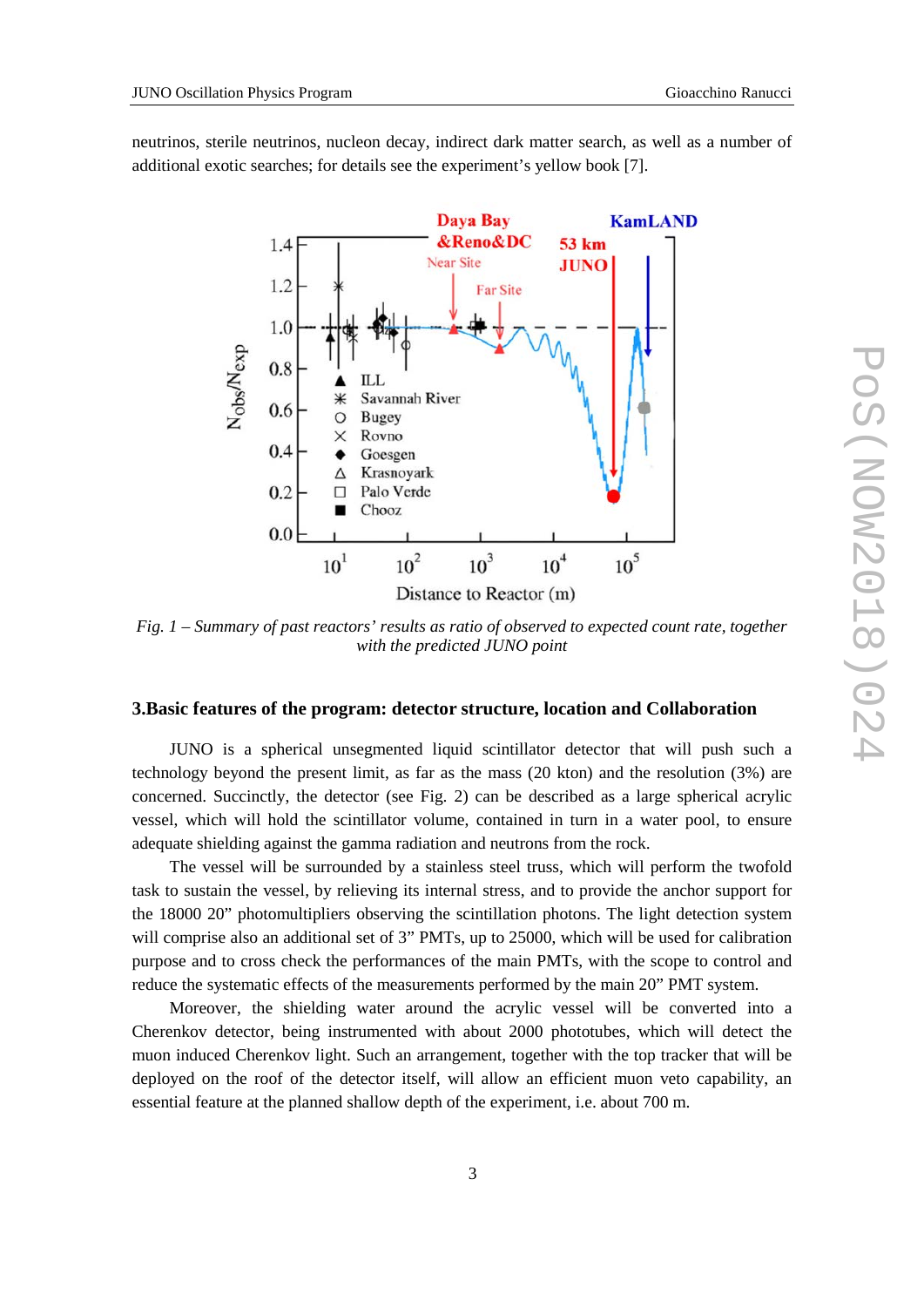JUNO has been approved in China at the beginning of 2013 and has been later joined by groups from all over the world. Currently the Collaboration encompasses 77 institutions from Asia, Europe and America, with more than 600 researchers, and it is still expanding.



*Fig. 2 – Schematic view of the JUNO configuration*

The experiment is located in the South of China, Guangdong province, Jianmeng County, Kaiping city, at 53 km from the two sites of Yangjian and Taishan, where 6 and 4 nuclear cores are planned, respectively. By 2020 according to the construction schedule of the plants 26.6 GW will be installed (2 cores will be missing at Taishan), while eventually the total power of 35.8 GW will be available.

#### **4. How to infer the mass hierarchy**

The Inverse Beta Decay Reaction a là Cowan Reines used to detect the anti-neutrino signal is the following

$$
\bar{\nu}_e + p \rightarrow e^+ + n
$$

The energy deposited by the positron in the scintillator, i.e. its kinetic energy plus the total 1.022 keV energy of the two annihilation gammas, reflects faithfully the energy of the incoming anti-neutrinos

$$
E_{vis}(e^+) = E(v) - 0.8 \text{ MeV}
$$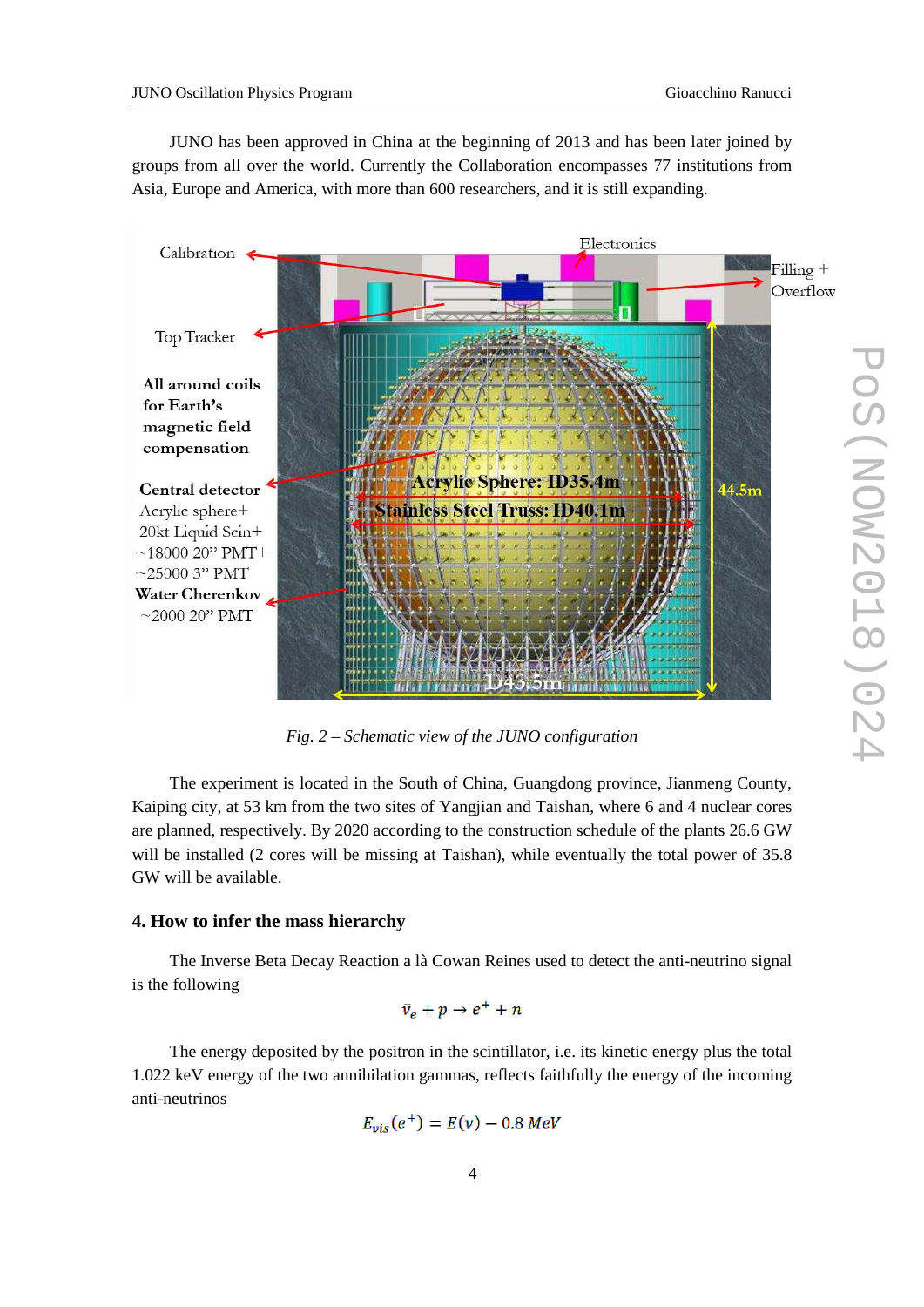$E_{vis}(e^+)$  is, thus, the specific measurement output to be analyzed for the hierarchy evaluation.

Through suitable approximations the survival probability Pee can be written as

$$
P_{ee} = 1 - \cos^4 \theta_{13} \sin^2 2\theta_{12} \sin^2 (\Delta_{21}) - \sin^2 \theta_{13} \sin^2 (|\Delta_{31}|) - \sin^2 \theta_{12} \sin^2 2\theta_{13} \sin^2 (\Delta_{21}) \cos (2|\Delta_{31}|) + \frac{\sin^2 \theta_{12}}{2} \sin^2 2\theta_{13} \sin (2\Delta_{21}) \sin (2|\Delta_{31}|)
$$

In this expression, the phase  $\Delta$  is obtained from the corresponding  $\Delta m^2$  by multiplication with the factor L/4E.

The sign flip in front of the last term is due to the hierarchy: positive for direct hierarchy, negative for the inverse one. The presence of the multiplicative factor  $sin^2 2\theta_{13}$  in this term questioned the effectiveness of this methodology, proposed for the first time in [8], until the experimental determination of the  $\theta_{13}$  by Daya Bay, Reno and Double Chooz. Indeed, should  $\theta_{13}$ have been resulted close to 0, the last term of the Pee expression would have been vanishing small, making the proposed approach unfeasible. In reality, the discovery that  $\theta_{13}$  is actually very close to the previous Chooz limit [9], opened the door to the actual implementation of the method.

The effect of Pee on the reactor spectrum is shown in Fig. 3; the y axis is proportional to the event rate, while on the x axis the ratio L/E v is reported. The dashed line is the unoscillated spectrum; the continuous black line is the spectrum distorted and suppressed as an effect of the "solar" oscillation: this large effect is the key for the very precise determination of the two "solar" mixing parameters  $\Delta m_{21}^2$  and  $\sin^2\theta_{12}$ .

The blue and red lines superimposed on the smooth black line, instead, display the effect of the interference term driven by the atmospheric mass squared difference. The frequency of the ripple depends on  $\left|\Delta m_{31}^2\right|$  (which therefore can also be determined with high accuracy from the precise "tracking" of the ripple itself), while its phase is linked to the MH, as shown by the reciprocal shift of the blue and red lines in the figure. Unraveling the phase of the ripple, hence, is the clue for the MH determination.

To this purpose, obviously, the ripples must be preserved as much as possible throughout the detection process, setting the stringent requirement on the energy resolution of being equal or better than 3%, representing by far the greatest challenge of the experiment.

Concrete  $\chi^2$  calculations performed with the input parameters related to JUNO detector and site (i.e. baseline 53 km, fiducial volume 20 kt, thermal reactor power 36 GW, exposure time 6 years, proton content 12%, energy resolution 3%) indicate that the statistical discrimination power of the experiment amounts to a  $\Delta \chi^2$  equal to 16 between the true and wrong hierarchy hypothesis.

However, if systematic effects are considered, there is unavoidably a loss of discrimination power. The most important effect in this sense is the non-exactly equal baselines from the nuclear cores to the experiment, characterized by a spread of about 500 m, which is responsible for a loss of 4 of the  $\Delta \chi^2$  indicator. Other adverse effects detrimental to the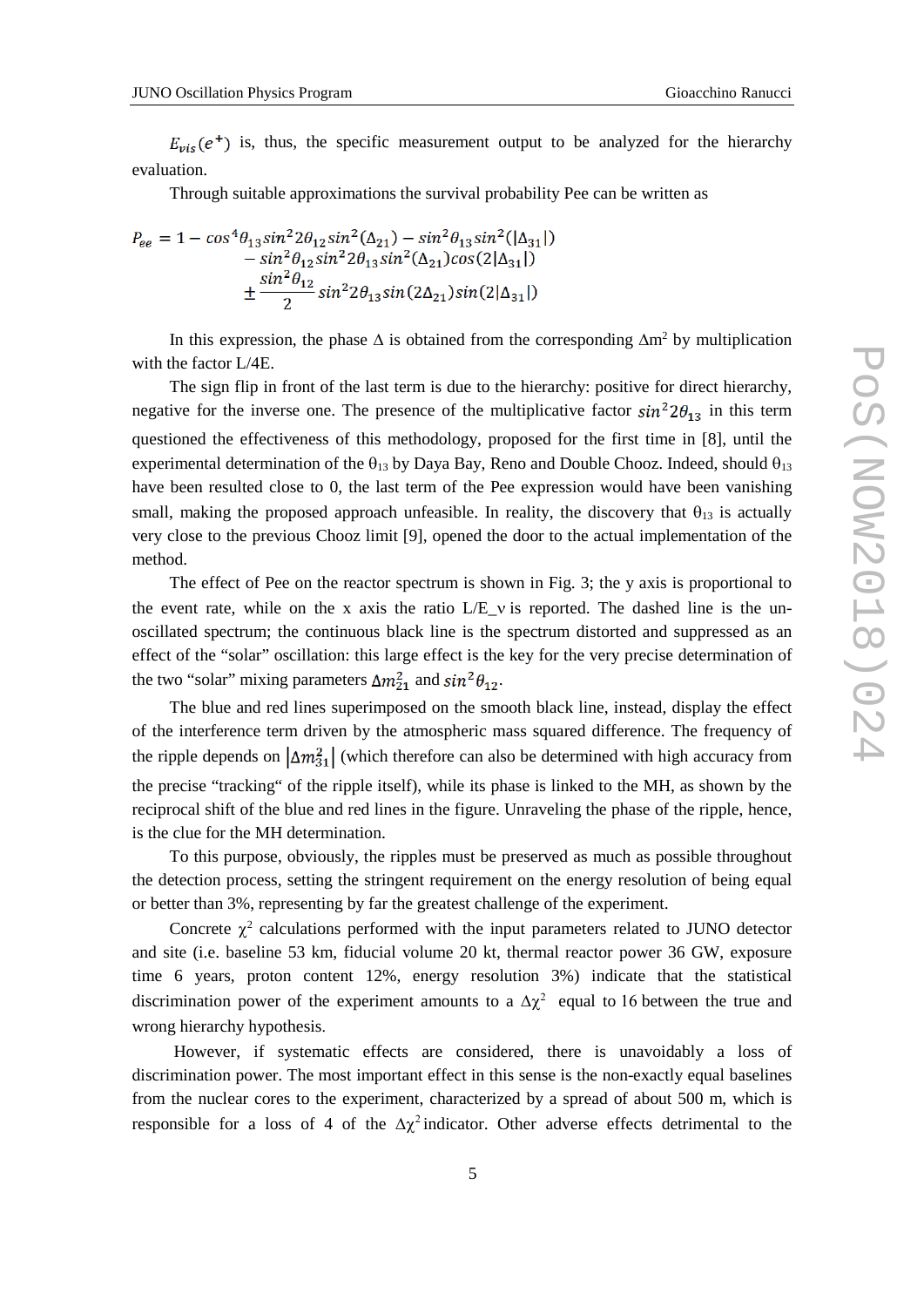discovery power are the 1% shape uncertainty of the reactor spectrum, and the background uncertainty (rate 4.5%, shape 0.35%). All in all, these effects bring the discrimination power down to  $Δχ² = 10.4$ . Not considered here is the effect of the non-linearity of the energy scale, which through extensive calibrations is assumed will be kept well below 1%, and thus almost irrelevant.



*Fig. 3 –Effect of Pee electron neutrino survival probability on the reactor spectrum*

On the other hand, by including in the analysis a penalty on the effective mass square difference,  $\Delta m_{\mu\mu}^2$ , as defined in [10], at the level of 1%, anticipated as the precision available from the LBL experiments at the time of the JUNO data release, the discovery power of the experiment is brought back to the  $\Delta \chi^2$ =16 realm.

Another effect recently highlighted is the possible impact on the MH measurement of the sharp irregularities in the original reactor spectrum discussed in [11] (whose actual threat has been anyway debunked in [12]). To mitigate their influences, the Collaboration has decided to build a scintillator-based near detector, which will provide a high statistics and high resolution (about 1%) assessment of the initial spectrum.

#### **5. Precision measurement of oscillation parameters**

The huge effect of the survival probability on the reactor spectrum and the large amount of data that will be accumulated (JUNO plans to record 100000 events in 6 years of data taking) make it possible to measure three of the mass-mixing parameters with unprecedented subpercent precision: the two solar parameters  $\Delta m_{21}^2$  and  $\sin^2\theta_{12}$ , and the effective parameter  $\Delta m_{ee}^2$  defined as (see [10])  $\Delta m_{ee}^2 = \cos^2 \theta_{12} \Delta m_{31}^2 + \sin^2 \theta_{12} \Delta m_{32}^2$ .

From pure statistical considerations, the uncertainty of the measurements of these parameters is predicted to be very limited, i.e. 0.54%, 0.24% and 0.27% for  $sin^2\theta_{12}$ ,  $\Delta m_{21}^2$  and  $\Delta m_{ee}^2$ , respectively, taking also into account the correlation among them. Even adding